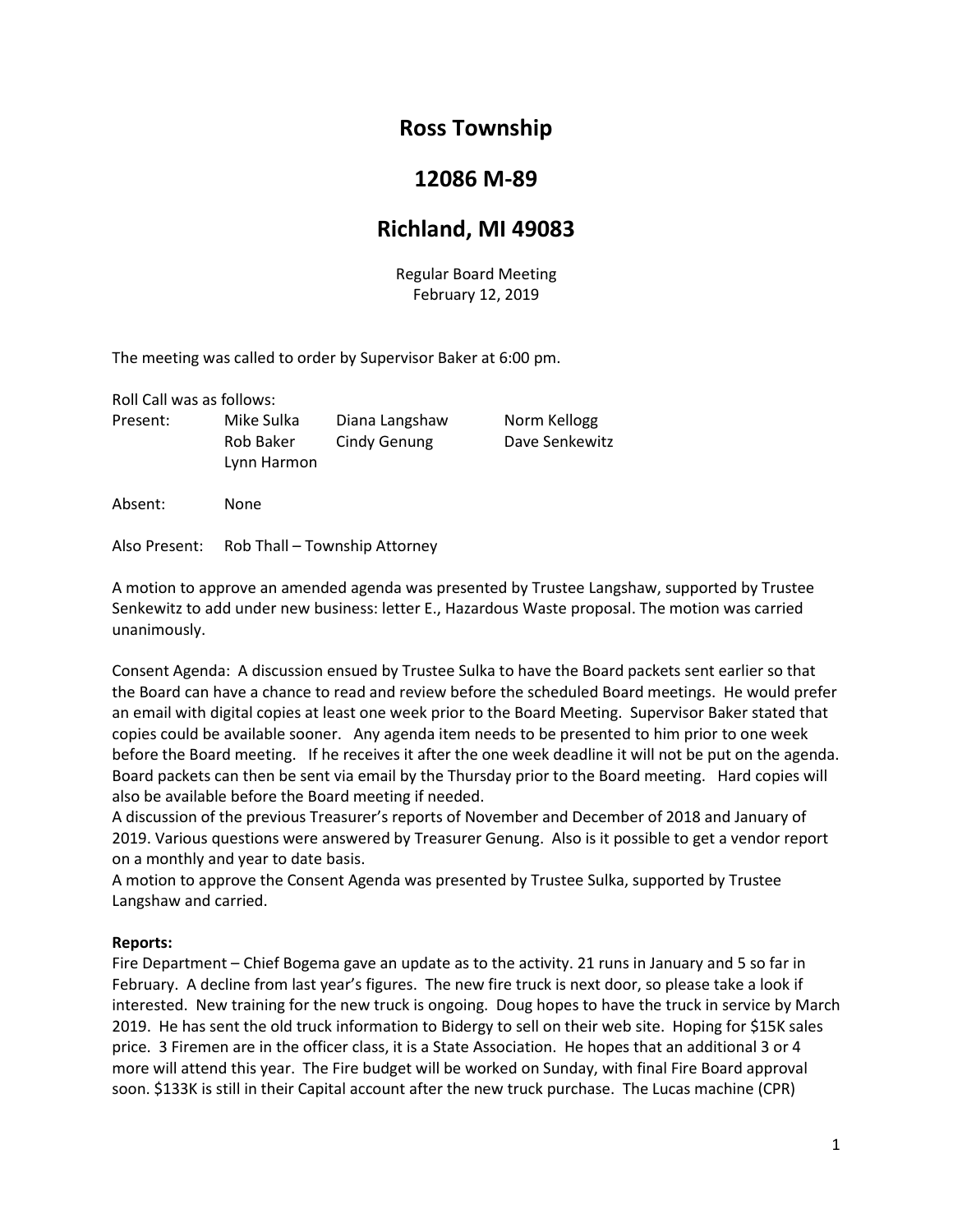purchase is \$10K short from the Stryker Corp. donations. The Fire Department will need an additional \$4,900 to purchase these machines without additional donations.

Life Care:

Steve Frisbee presented the LifeCare report. The average bill for LifeCare use is \$950. 252 families have signed up for a LifeCare Membership. It costs \$42 per year for this insurance.

Associated Government Services (AGS) - The Ordinance enforcement report was presented by Supervisor Baker and reviewed.

Police Report- Officer Christensen reviewed the handed out report for Ross Township. Additional Township reports are available if requested. Spring shift bids will finalized within the next couple of months. Officer Christensen and Supervisor Baker attended a Road Commission meeting to address the road speed studies that have been completed as well as possible future road speed studies.

Gull Lake Sewer and Water Authority- John Crumb the Executive Director of GLSW presented the capital improvement plans for 2019. These will include the replacement/ repair of lift and force main stations around Gull Lake. The only site in Ross Township is the area around E. Gull Lake Drive and Baseline Road.

Planning Commission Report – Trustee Sulka stated that the PC did not meet in January due to severe weather issues, so no report available.

Cemetery Committee – Supervisor Baker stated that the Cemetery Committee has met once and will focus on maintenance issues for Yorkville and Day Cemetery's.

Parks Committee – Trustees Senkewitz and Langshaw presented an update. They are getting background information on the history of Ross Township Park. The scheduled Parks meeting Feb.  $7<sup>th</sup>$  was cancelled. Their intent is to have meetings to discuss written guidelines, budget and activity for Board review in March.

Supervisors Report - Brook Lodge- no visit yet, but has talked to AGS. Their new fence has a permit. The property is zoned Agricultural Preservation. Small business is allowed and possible residence/ site manager?

No influx of employees is allowed as of yet. The Township general insurance is being reviewed.( Ted Hartlieb Agency) A bid has gone out to the Decker agency and possible getting one additional quote. If residents have road issues, please contact RCKC directly via phone(381-3170) or email. Speed limit issues on the south part of Gull Lake will be reviewed again. The present speed limit is 35mph. Another survey will be completed in May of 2019. The school zone on  $40<sup>th</sup>$  Street will have a 35mph limit.

Public Comments – a resident thanked the Board for the discussions/ input and questions answered during the Board Meetings.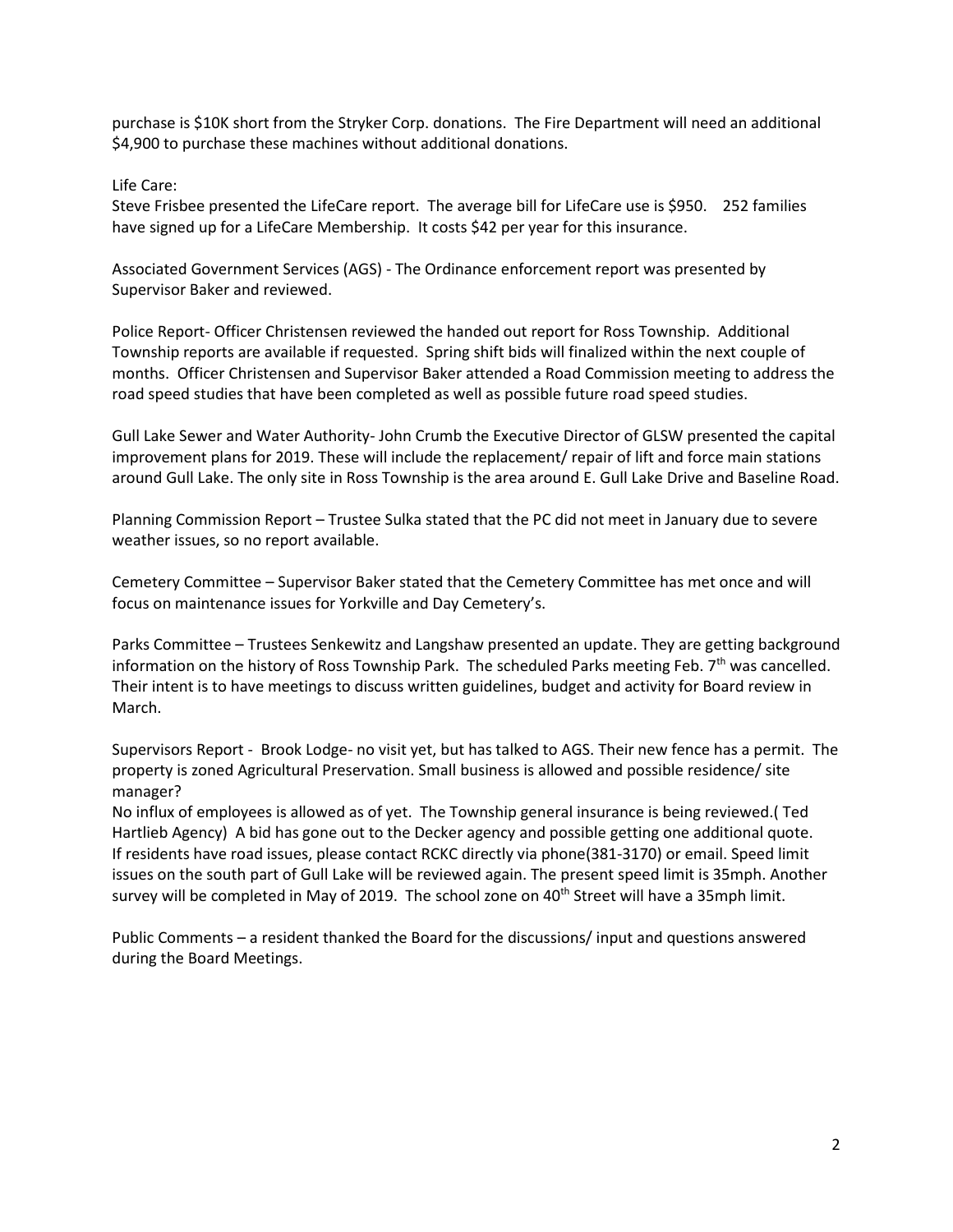## **Old Business:**

Roads – Planned projects for 2019 are on track. RCKC will send out Bids for work in the next couple of weeks.

Residential Marihuana Ordinance – Trustees Harmon and Sulka are working with Attorney Thall on this issue. Attorney Thall discussed the current State Law, that is pending before the Michigan Supreme Court. The issue is having local zoning control what happens in your Township/City. Until the Supreme Court rules on this issue, should we wait to see what the Court decides and adapt our ordinance(s) to reflect their decision? We can use the general provisions on noise, light and odor in our ordinance for nuisance issues. An additional topic is the Industrial Hemp status. It looks like the State will set up regulations to deem it an agricultural crop under the Michigan Right to Farm Act.

Budget Workshop – This is scheduled for 2/13/19 at 6 pm in the Community Room. Discussions for the 2019/2020 budget will commence. Residents are welcome to attend.

Any Other Business – None

#### **New Business:**

PFAS: The Michigan Department of Environmental Quality (MDEQ) has expanded the PFAS sampling into Ross Township. Filters are available for all effected properties at the County. Info will be put into the Ross Township website as updates are received. Most of the new testing will be Southwest of the initial site.

Authorization to Engage Siegfried Crandall for our annual audit for 2018/2019. Motion by Clerk Kellogg, supported by Treasurer Genung to authorize the engagement of Siegfried Crandall to complete our annual audit. A brief discussion ensued to possibly getting three quotes in the future for fees etc. The motion was carried unanimously.

Application and Escrow Fee Schedule Basic Fee Amendment: As presented, the Board reviewed the addition of an Administrative Site Plan fee (\$350) This site plan fee is an addition to our Escrow fee schedule. Discussion centered on the Township cost from AGS. This issue was tabled until the next Board meeting under Old Business.

Law Enforcement Committee nominations: Trustee Harmon and Officer Jeff Christensen will be advisors to this Committee. Supervisor Baker nominated the following to individuals to this Committee. Peter Plummer, Mike Boehme, Greg Huggett, Christina Hutchings, Terri Raymond, Karen Levene, and John Bowden. A motion to accept these nominations was presented by Trustee Senkewitz and supported by Trustee Sulka. A roll call vote is as follows: Sulka- Aye, Langshaw-Aye, Kellogg-Aye, Baker-Aye, Genung-Aye, Senkewitz-Aye, and Harmon-Aye. The motion carried unanimously.

Hazardous Waste Proposal – This is the annual contract/agreement with the Kalamazoo County Hazardous Waste Department. This money pays for our Ross Township residents to use this facility to dispose of household hazardous waste. The County wanted a signed agreement by March 8th for the initial \$5,300 cost. This item is tabled until the March 12<sup>th</sup> Board meeting for discussion and possible approval.